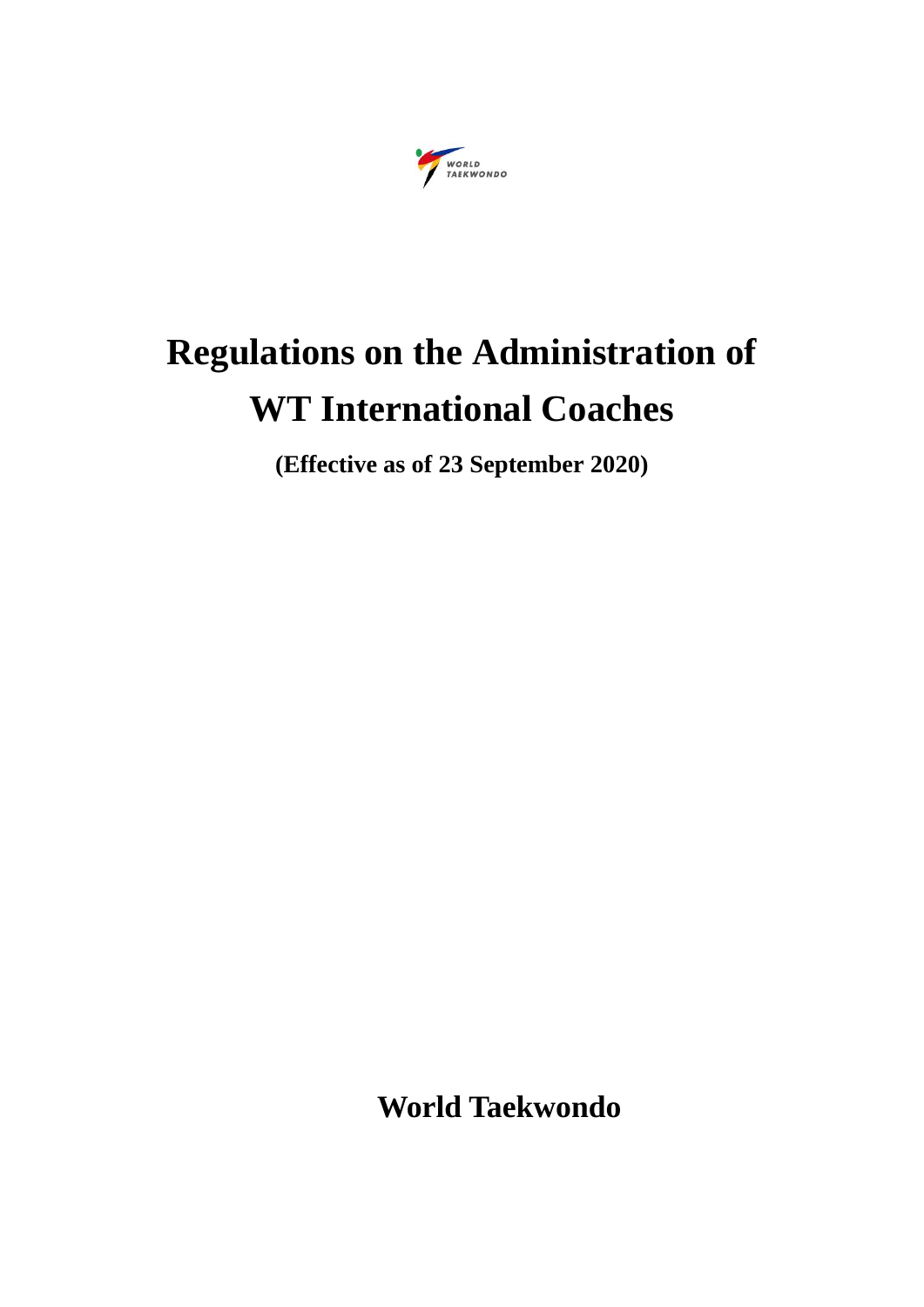# **1. Objective**

These regulations are to efficiently administrate the International Coaches of the WT (hereinafter "WT Coaches"), in accordance with the Article 8.2.c and 22.6 of WT Statutes.

## **2. Administration**

Overall administration of the WT Coaches shall be managed by the WT secretariat in cooperation with the Global Membership System (GMS).

# **3. Certification**

The WT will grant certification to WT Coaches who have successfully attended the WT International Coach Certification Course and passed the requested test that are conducted by the WT.

# **4. WT International Coach Certification Course**

The WT International Coach Certification Course shall be conducted by the WT. However, the WT may delegate Continental Union ("CU") or Member National Association ("MNA") or WT recognized Training Center to operate the course.

In terms of hosting of Coach Certification Courses, only WT can conduct a Level III Coach Certification Course. CUs can apply for hosting Level II. MNAs or WTrecognized Training Center can apply for hosting Level I. The written approval of WT is required for the hosting of any Coach Certification Courses by the CUs and/or MNAs.

WT International Coach Certification Course shall be categorized into Level I, II and III.

- 4.1 Qualification for application for Level I
	- 4.1.1 Holder of Global Official License ('GOL')
	- 4.1.2 Applicant who has experience in coaching;
	- 4.1.3 Applicant aged 21 years old or above;
	- 4.1.4 Applicant recommended by the pertinent MNA
- 4.2 Qualification for application for Level II
	- 4.2.1. Applicant holding the Level I International Coach Certificate; or

4.2.2. Applicant who has coached at the WT promoted championships in the previous year;

4.2.3. Applicant who has a command of the English language both in speaking and writing (not applicable for Level I)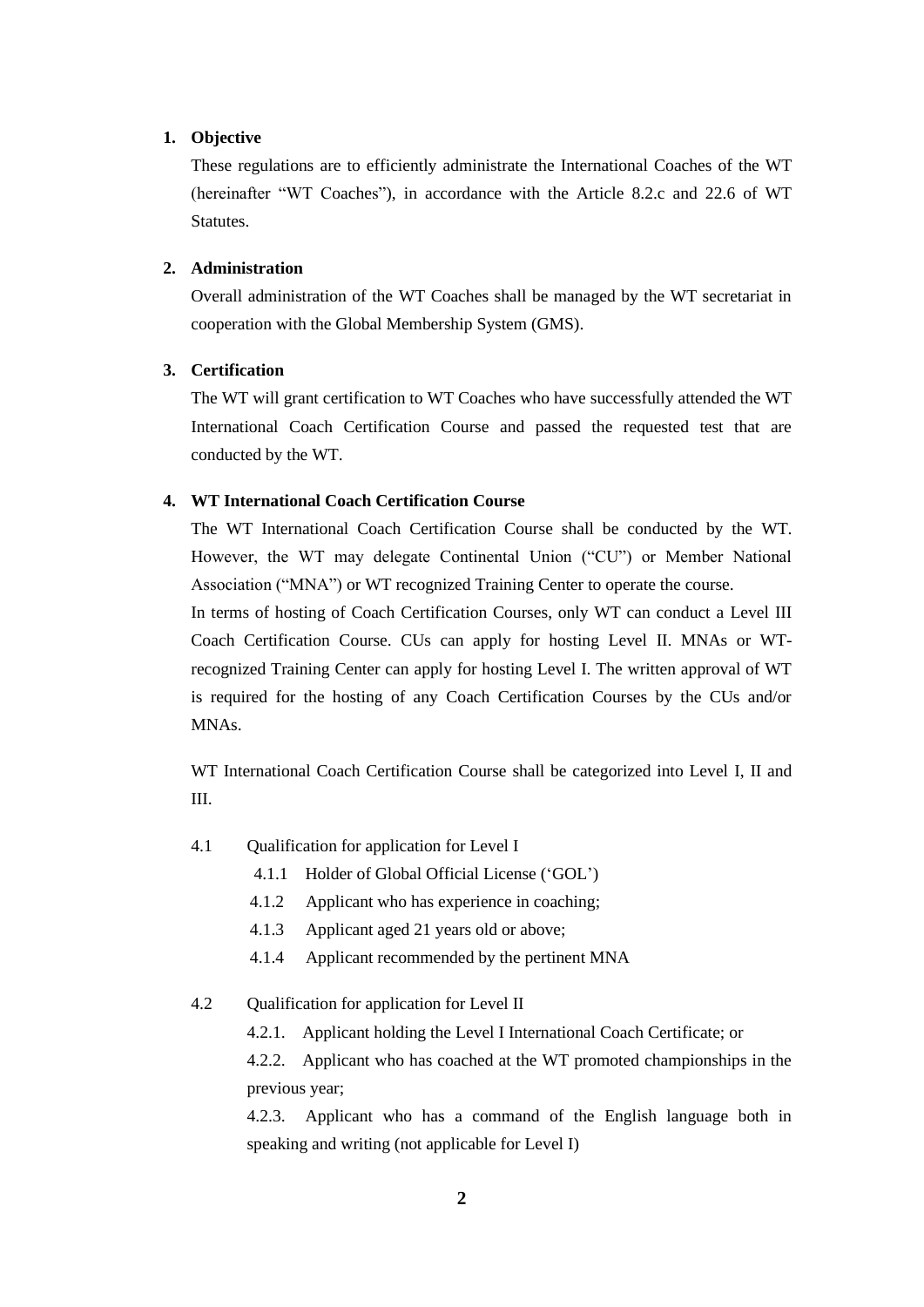# 4.3 Qualification for application for Level III 4.3.1. Applicant holding the Level II International Coach Certificate

# 4.4 General Information

- 4.4.1 Lecturers: WT will appoint the certified educator for the course.
- 4.4.2 Registration Fee: Applicants shall pay the prescribed registration fee as set out in the Outline to be sent out prior to every International Coach Certification Course. The registration fee may be adjusted per country based on the assessment of the WT. The registration fee shall be exempted only once for those who re-apply for the course within 2 years after failure in passing the test at the previous course.
- 4.4.3 Registration Process: Registration will only be made via GMS [https://worldtaekwondo.simplycompete.com/login.](https://worldtaekwondo.simplycompete.com/login) Participant is requested to have valid WT Global License to be registered
- 4.4.4 WT will not provide any financial support for the applicants of the International Coach Certification Course, unless otherwise specified in the outline. Therefore, costs such as airfares and accommodation charges shall be covered by the participants.
- 4.4.5 Curriculum: The WT Education Committee shall develop and update the course curriculum. The curriculum may vary from Level I, II or III course but will include the following topic:
	- WT Rules and Administration
	- Competition Rules and Case Studies
	- Games Management
	- Medical Care and Anti-Doping
	- Safeguarding
	- Sport Psychology
	- Coaching Skills
	- Other subjects deemed necessary
- 4.4.6 Hours of education: Minimum of 16 hours for level I, 20 hours for level II and 24 hours for level III (in case of online course, hours of education may be adjusted)
- 4.4.7 Evaluation test: The applicant must score at least 70 points in total, in order to pass the evaluation test and be certified.

4.4.7.1. Level I: Written test (100%) in local language or in English if applicable

4.4.7.2. Level II: Written test (80%) and Interview (20%) in English or Local Language (in case of online course, interview may be replaced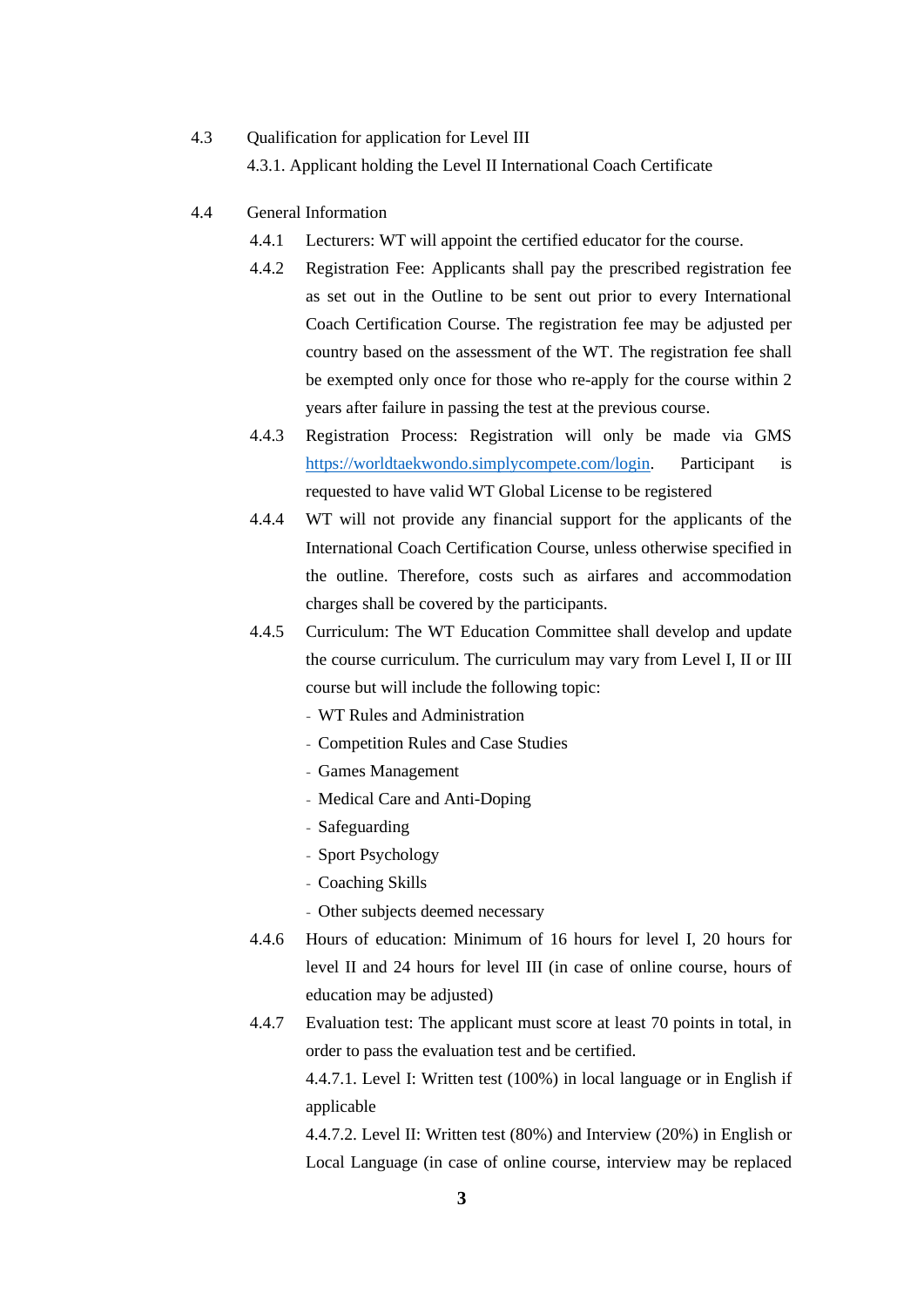#### by written test)

# **5. Activation**

- 5.1 Once an applicant has passed the Coach Certification Course test and is certified as a WT International Coach, no annual membership fee shall be required.
- 5.2 WT shall be confirmed the result within a month after the course; it will be informed via email. And the certificate(s) shall be ready to download from GMS Online Platform.

#### **6. Classification of class**

- 6.1 WT Coaches are classified into three categories of classes as follows:
	- 6.1.1. "Level I" class is granted to an applicant who has successful passed the Level I Coach Certification Course test. The holder of Level I Coach Certificate is eligible for being a coach at G1 and G2 International competitions and WT Recognized Championships.
	- 6.1.2. "Level II" class is granted to an applicant who has successfully passed the Level II Coach Certification Course test. The holder of Level II Coach Certificate is eligible for being a coach at all G-ranking International competitions and WT Promoted Championships.
	- 6.1.3. "Level III" class is granted to an applicant who has successfully passed the Level III Coach Certification Course test.

#### **7. Coach Refresher Course**

- 7.1 WT shall conduct a Coach Refresher Course if it is deemed that there is a need to update the coaches on amended rules and/or programs.
- 7.2 All certified WT Coaches are requested to attend a minimum of one Refresher Course within 2 years of validation period to renew the certificate.
- 7.3 Registration Fee: Applicants shall pay the prescribed registration fee as set out in the Outline set out prior to every International Coach Refresher Course.
- 7.4 A graduation diploma will be given to WT Coaches who have completed the Coach Refresher Course.

#### **8. Validation and Revocation**

- 8.1 The WT Coach Certificate shall be valid for 2 years after passing the Coach Certification Course.
- 8.2 A WT coach certificate shall be automatically revoked if the WT Coach fails to participate in a refresher course within 2 years from the first day of the certificate validation.